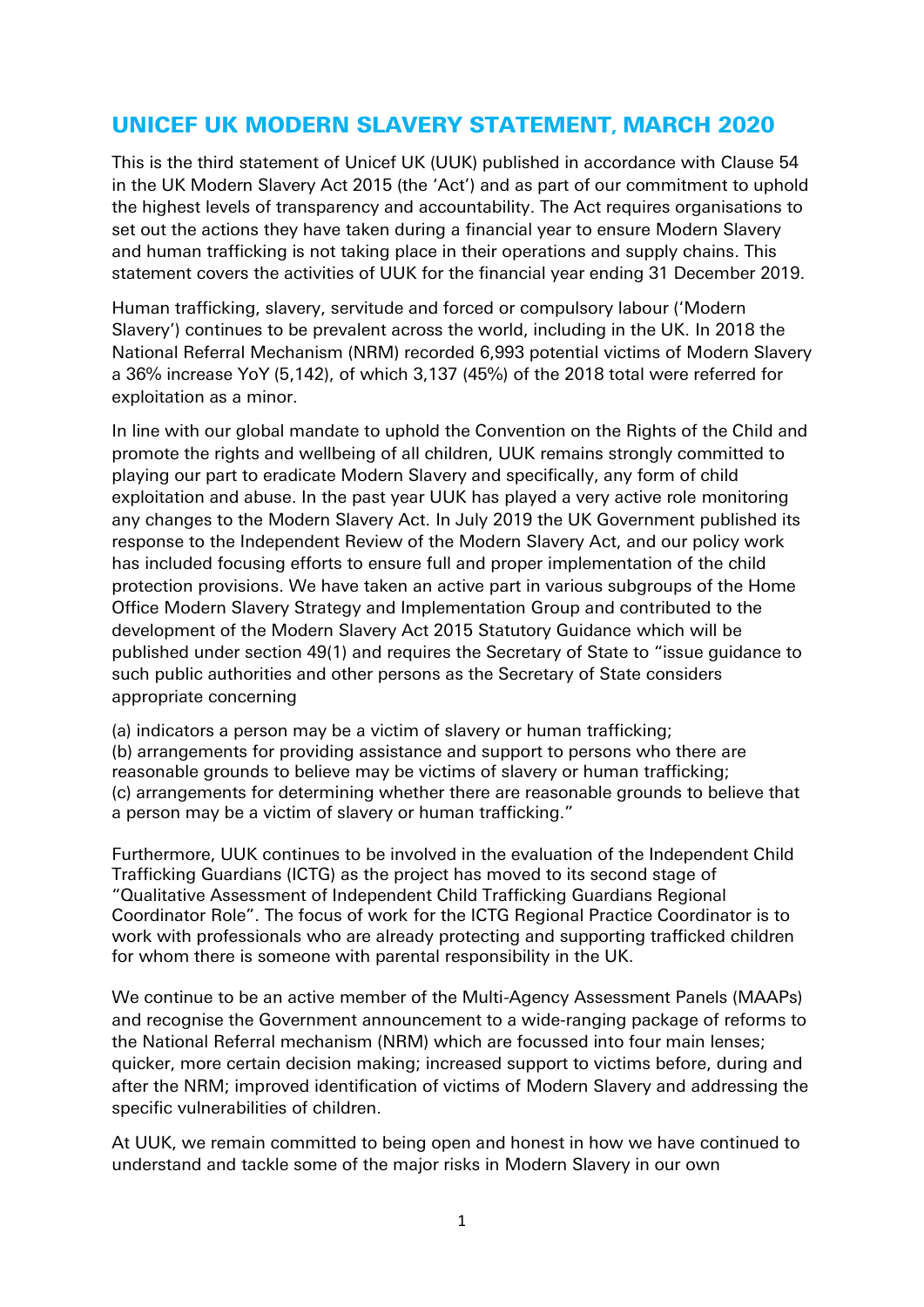organisation, whether this is with regards to our own due diligence in our supply chains or through our organisational frameworks, policies and procedures. In our last [statement](https://downloads.unicef.org.uk/wp-content/uploads/2019/04/Unicef-UK-Modern-Slavery-Statement-2019.pdf) we provided an overview of our continued journey in both raising awareness, implementing or progressing various actions to tackle Modern Slavery. This statement provides a summary of our progress to date and has taken into account the steps we have made against the commitments we made in our last report. Additionally, we have laid out a number of actions we seek to pursue in the following year in order to strengthen our approach to potential risks of Modern Slavery and human trafficking in UUK.

Ladute

Sacha Deshmukh, Unicef UK Executive Director

#### **Governance**

UUK recognises Modern Slavery as one of our most salient organisational risks. We continue to strengthen the governance and oversight of potential Modern Slavery risks which are monitored within UUK's Risk Register. This Register tracks the causes and effects of the most significant risks to our organisation, along with any existing or proposed mitigations and organisational controls. Each risk is assigned both an owner, responsible for operationalising any mitigations and an executive lead who takes overall accountability for the risk.

The Risk Register is monitored each quarter by the Risk Management Group, chaired by UUK's Chief Financial Officer. If a significant issue arises, such as a mitigation control failure, this will be escalated to the Audit and Risk Committee. Our CEO and Trustees have oversight of our governance systems.

The creation of UUK's Modern Slavery Steering Committee chaired by our Chief Operating Officer and senior level oversight of Modern Slavery risks in the organisation ensures accountability for meeting progress commitments and for issues to be fully understood and worked through.

## Engaging multi-stakeholder groups

At UUK we recognise that in order to tackle Modern Slavery effectively and commensurate with its scale and complexities, collaboration across all sectors is required to tackle the root causes such as poor labour conditions and inadequate child protection systems and services. Raising awareness of Modern Slavery and human trafficking per individual organisation is not effective or dynamic enough.

As such, we have continued our membership with the Ethical Trading Initiative (ETI) – who combine a unique approach and membership of association with NGO's, unions and companies to tackle business and human rights abuses. As a member we take our responsibilities to uphold the [Ethical Trading Initiative Base Code](https://www.ethicaltrade.org/eti-base-code) extremely seriously. We have welcomed the opportunity to share action, insights and learning with fellow members and with relevant associations and industry platforms in order to maximise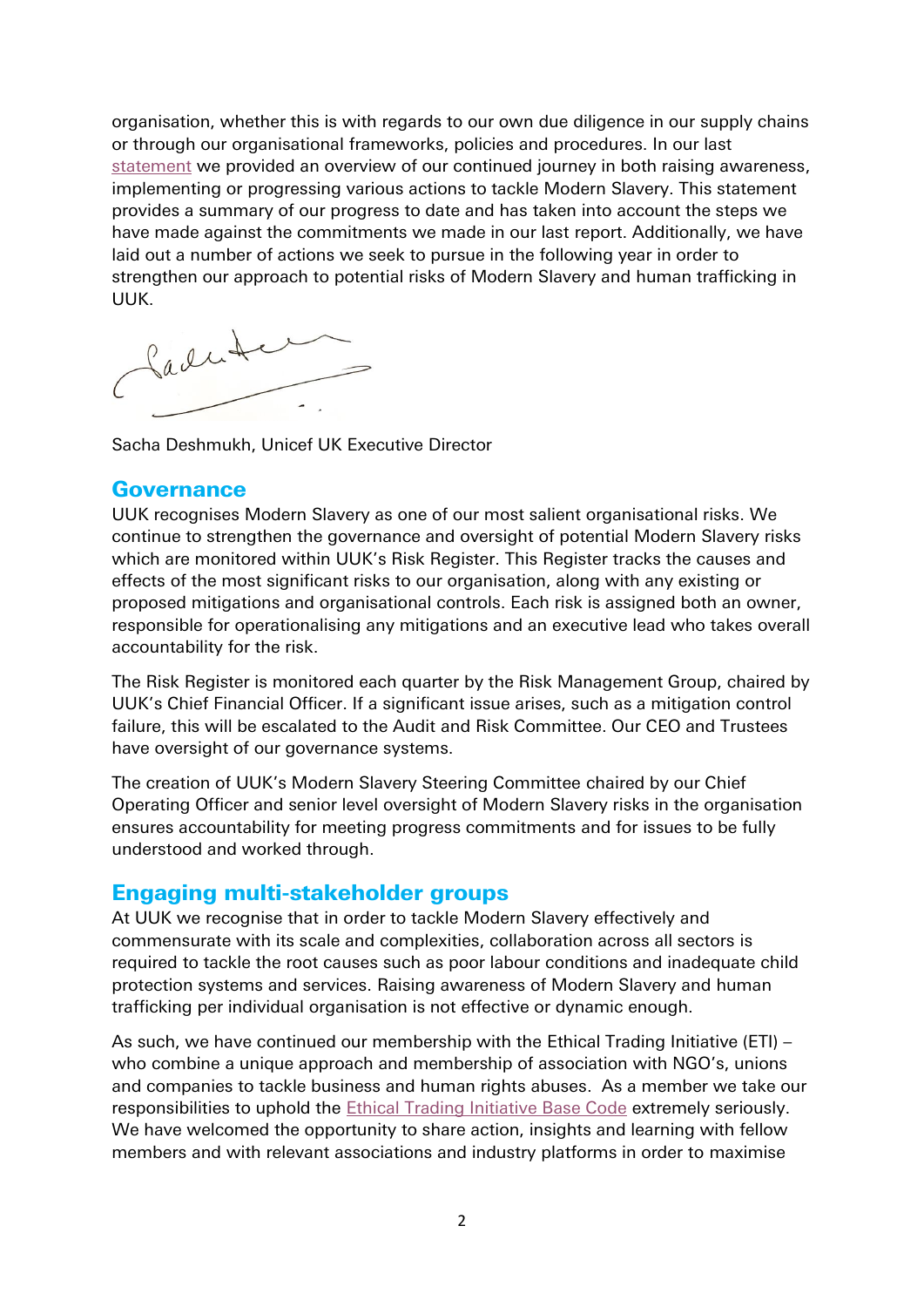the promotion of children's rights and to understand better new challenges in this space and how best to build on our current practices to drive change.

# Training and capacity building

We recognise that the responsibility to tackling Modern Slavery is a shared one across all departments within our organisation. The Children's Rights and Business Unit have worked closely with our Talent Team to scale our "Introduction to Modern Slavery" training following a very successful pilot in 2018 and is now designated as essential guidance for all new colleagues to the organisation.

The short course provides an overview of how fast-moving global markets play a huge influence on consumer behaviours and in turn both supply chain dynamics and labour patterns which often link to causes of Modern Slavery. In conjunction with this global economic overview, trainees are informed of international frameworks including the UN Guiding Principles (UNGP's), Children's Rights and Business Principles (CRBP's) and national law such as the UK Modern Slavery Act. In last year's statement we stated intention for all staff to have attended the course by middle of 2020 and we are on track with this target. We have also begun work with our Talent Team to devise strategic and immersive trainings for those who work remotely from our London office.

## Reviewing our Ethical Framework

The UUK Ethics Framework provides the foundation to our organisation and staff behaviours in our day to day operations acting as our bedrock and encapsulating our four values *The Unicef Way;* to be brave, honest, smart and hopeful. It is therefore vital we review and strengthen this framework often and make appropriate adjustments where necessary. We have just undertaken such a review to refresh the framework which in turn informs our policies and standards including our approach to Modern Slavery. The revised framework was approved by the UUK Board in March 2020 and includes new sections related to a new Code of Conduct and guidance on screening individuals for ambassador, high profile support and talent purposes.

Last year we committed to strengthen our procurement standards within this framework, building on our existing manufacturing requirements and extending these to non-branded products we use for fundraising events and products that are also used as fundraising mechanisms, such as Cause Related Marketed products (products sold in which a proportion of the sale goes to charity). Our Ethical Manufacturing Requirements will be complimented by an internal training programme for Unicef UK colleagues involved in procurement to support them read social compliance audits and promote ethical supply chain practices.

Working with a procurement specialist, the procurement review outlined last year is underway. The first stage of this was to compile a contracts' register to comprehensively map the level of risk within the supply chain. At the same time key high value contracts were renegotiated delivering 6 figure cost savings in 2019. A Supplier Code of Conduct has been written for all suppliers providing goods and / or services to Unicef UK. This is being rolled out across our supplier base, starting in Q1 2020. A preferred supplier list will also be developed for key product areas.

## Raw material sourcing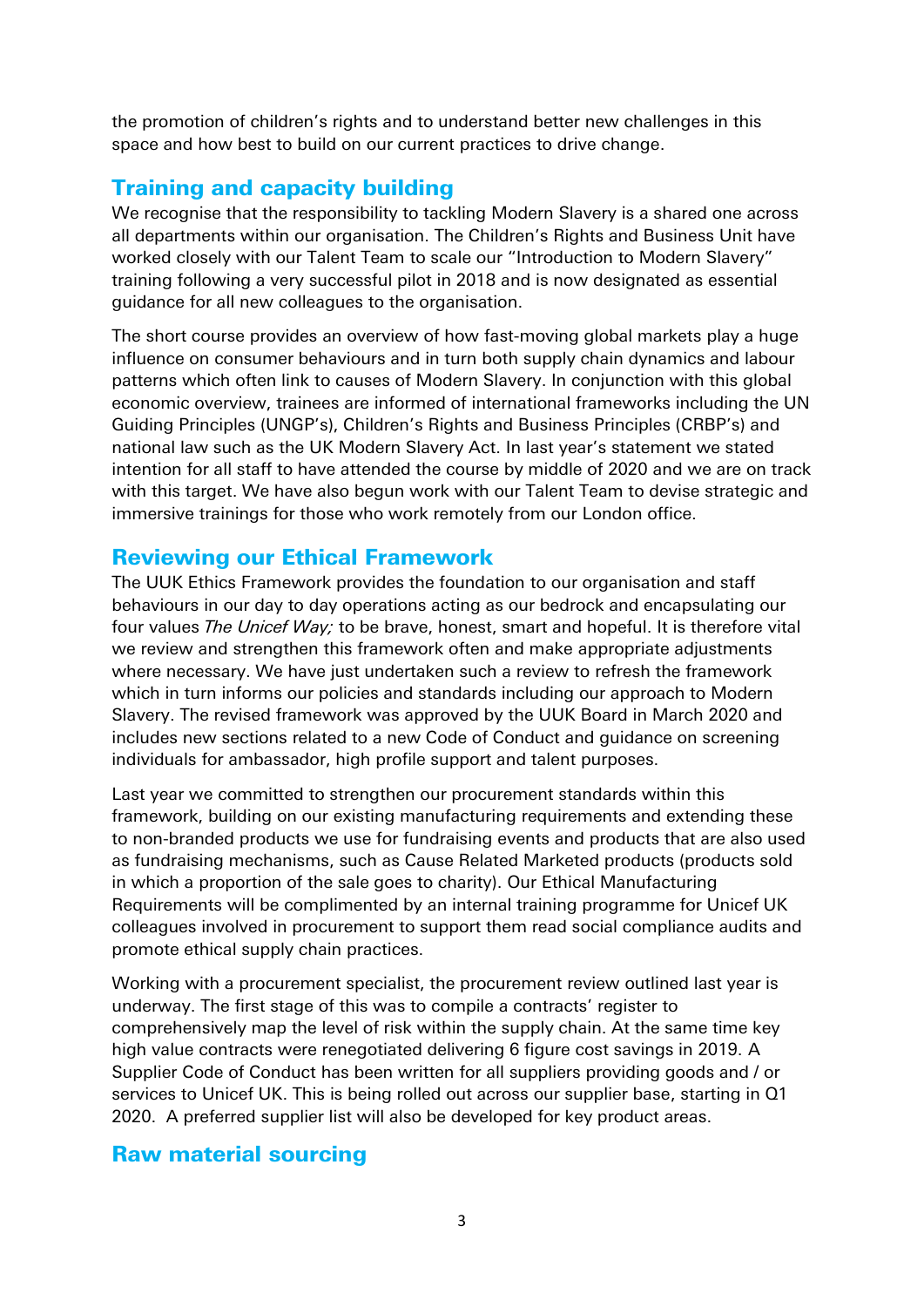Our next steps for our procurement review will focus on our sources of cotton across our supplier base and we will look to understand what further action UUK should take to ensure our supply chains are as compliant as possible. This review will be underpinned with the development of a preferred supplier list for this product area.

### Independent workers and homeworking

Last year UUK recognised our online marketplace platform as an area of focus for continued improvement. Some of the products which are available on this site are sourced and made by homeworkers which can be a very important source of income, bringing many benefits to the individual and their families including balancing paid work with domestic and family duties. However, it is important to recognise some associated risks to children including that of injury or incidence of child labour which can readily occur in these environments.

As a result, UUK has worked very closely with our online market place supplier who are committed to ensure homeworkers entitlement to equal treatment as with other workers and according to the ILO Convention on Homeworking (1996, C177, Article 4), including pay, health and safety, the right to organise, social security protection and protection against discrimination. In turn, a suitable homeworking policy and has been incorporated into our marketplace providers internal on-boarding documents. Additionally, an expressed commitment has been made to continue expanding their formal inspection process, beginning with the highest volume producers across regions together with the creation of a list of approved suppliers for artisans and plans to roll out the policy across the organisation in March 2020. UUK will continue to work closely with our online marketplace supplier to ensure continual review and amends are made as and when necessary.

### Screening process

Comprehensive and effective partner screening is essential to protect UNICEF's reputation and avoid unintended complicity in children's rights violations. UUK works exclusively with organisations and individuals who represent a commitment to our organisational values and mandate to uphold children's rights. In doing so, before we go into a partnership, selected individuals and organisations are screened by our inhouse Screening Team, led by our fundraising directorate and comprised of representatives from across our advocacy, media and ambassador relations functions. Our Screening Team continues to hold the responsibility of advising the organisation about any potential risks associated with these organisations and individuals, which can range from any credible allegations of labour rights and human rights abuses including poor working conditions which may have occurred within their operations and supply chains.

In 2019 we engaged a management consultant to carry out a review of the screening process, after it was identified as an area for improvement. The consultant was was asked to support UUK to drive efficiencies and improve the consistency in decision making. Six initiatives were proposed, including clarifying UUK's risk appetite and associated policies, developing a central data storage system and training stakeholders. The review has now been completed and the recommendations are being implemented into the screening process in 2020.